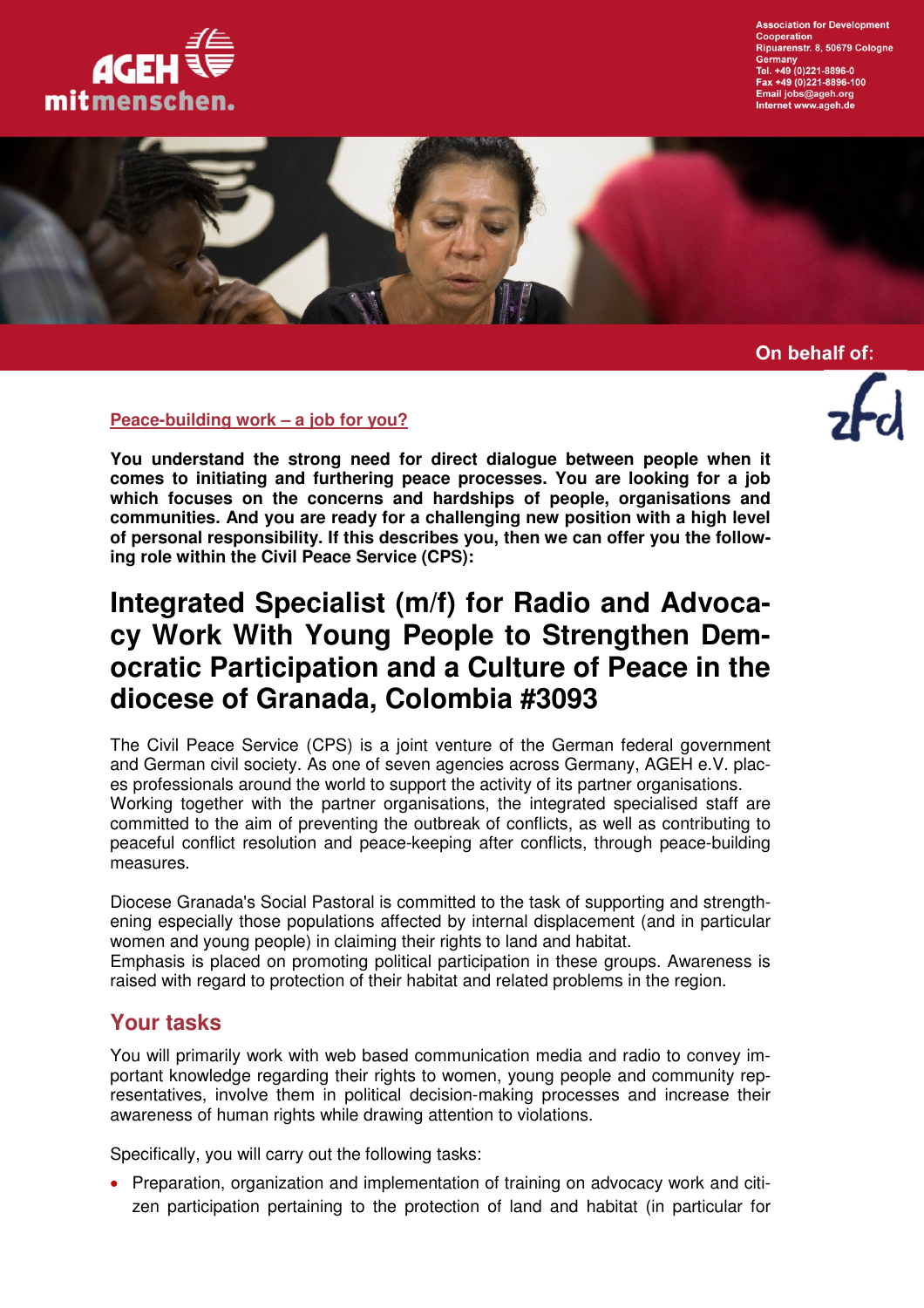

young people, women and community leaders).

- Planning, development and implementation of practical training modules for the use of radio, internet and web based communication media.
- Selecting, training and supporting selected participants so that they can work and systematically share their knowledge in their communities as influencers in the areas referred to above.
- Consulting the diocese of Granada on how to methodically strengthen its advocacy work especially in the area of land disputes as how to provide long-term support for these processes in the respective communities.

# **Your profile**

- You are a journalist or social scientist, have experience in political advocacy work and are familiar with radio and web based communication media.
- You have theoretical and practical knowledge of peace-building work and civil conflict management. You have experience working with human rights and social organisations as well as professional experience working with young people. Ideally you gained this experience abroad and in a (post) conflict region.
- You are familiar with the requirements of successful project management and have a strong command of the tools necessary for organisational development as well as networking.
- They enjoy contributing to the participatory sharing of knowledge and are capable of preparing and communicating content in a way suitable for the target group.
- You are prepared to live and work in a country affected by crises. You must be fit to work in a tropical climate, able to work under physical and mental stress and prepared to travel independently in the region.
- You can communicate fluently in Spanish, verbally and in writing, and have an excellent knowledge of Colombia and the prevailing conflict dynamics.
- You are an EU or Swiss citizen. As a member of a Christian church you demonstratively share the goals and concerns of church-related development cooperation.

## **What we offer**

We offer you a meaningful role within a challenging intercultural environment.

Your assignment is scheduled for three years. We will prepare you thoroughly and individually for your work. As per the German Development Aid Workers Act (Entwicklungshelfer-Gesetz), you will receive an employment contract, including social security and a remuneration commensurate to the position.

The Association for Development Cooperation (AGEH e.V.) is the personnel service of the German Catholics for Development Cooperation. For over 50 years, we have been selecting professionals and ensuring their continued training and insurance coverage.